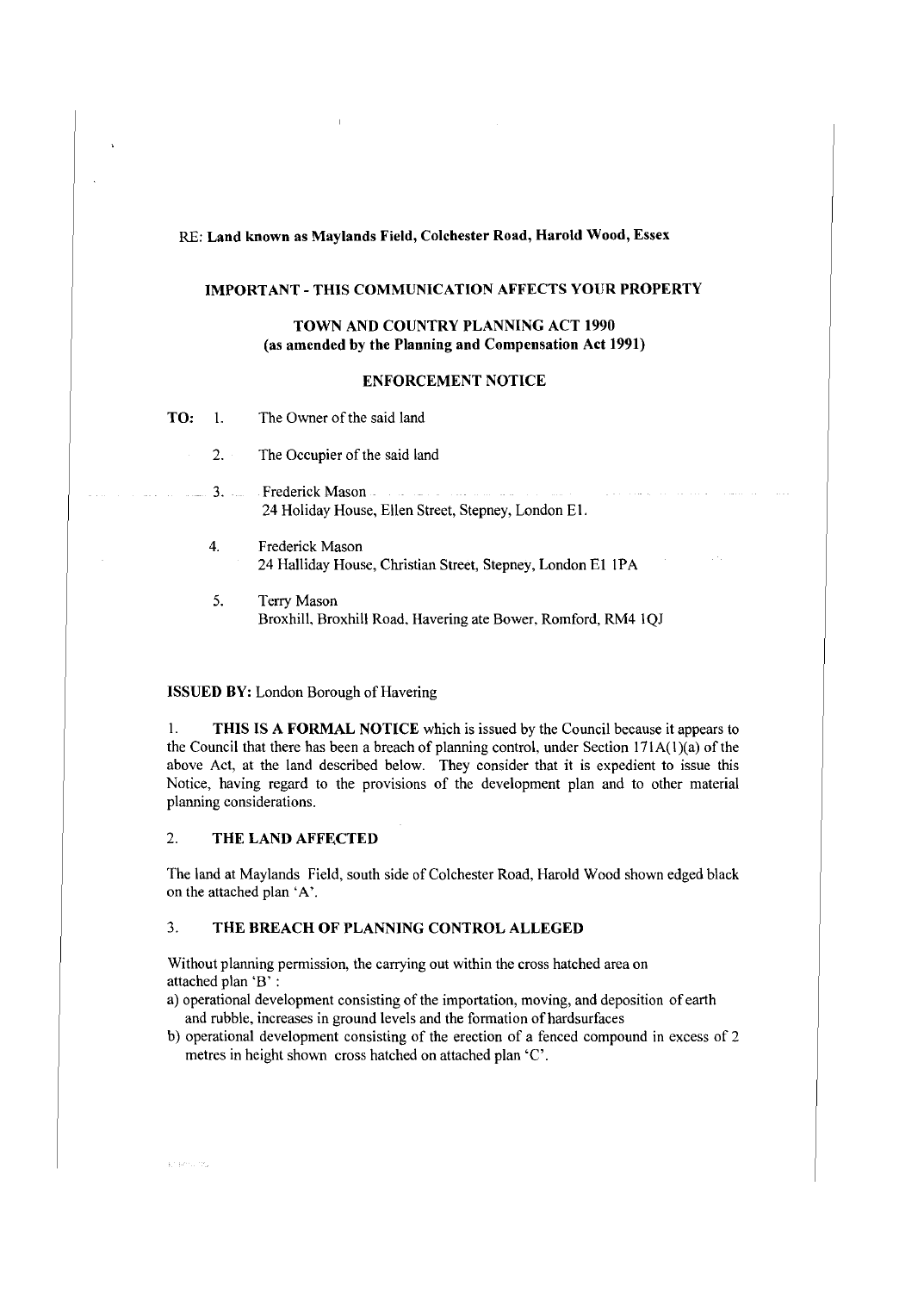#### 4. **REASONS FOR ISSUING THIS NOTICE**

It appears to the Council that the above breach of planning control has occurred within the last four years. The fencing when erected was more than 2 metres in height above the then existing ground level. The site lies within the approved Green Belt where, with certain exceptions which do not apply in this case, there is a strong presumption against any development. The structure appears as an intrusion in this otherwise mainly open rural landscape. It is contrary to development plan policies and harmful to the visual amenities of the area. The Council do not consider that planning permission should be given, because planning conditions could not overcome these problems.

#### 5. **WHAT YOU ARE REQUIRED TO DO**

- (i) Remove all hardcore and rubble from the said land *Time for compliance: one month from the effective date of this notice.*
- (ii) Remove all hardsurfacing materials from the said land *Time for compliance: one month from the effective date of this notice*
- (iii) Remove the fenced compound from the said land *Time for compliance: one month from the effective date of this notice*
- (iv) Remove from the land all materials, rubble, equipment, apparatus and machinery arising from compliance with the above requirements above, and restore the land to its condition before the breach occurred by levelling the ground and re-seeding it with grass

*Time for compliance: one month from the effective date of this notice* 

#### 6. **WHEN THIS NOTICE TAKES EFFECT**

This Notice takes effect on the 25<sup>th</sup> April 2003, unless an appeal is made against it beforehand

Dated: 14<sup>th</sup> March 2003

 $\begin{bmatrix} \text{Simel} & \text{Pimel} & \text{Pimel} \\ \text{Signed:} & \text{Pimel} & \text{Pimel} \end{bmatrix}$ 

Authorised Officer

on behalf of London Borough of Havering Town Hall Main Road Romford RMI 3BD

para contra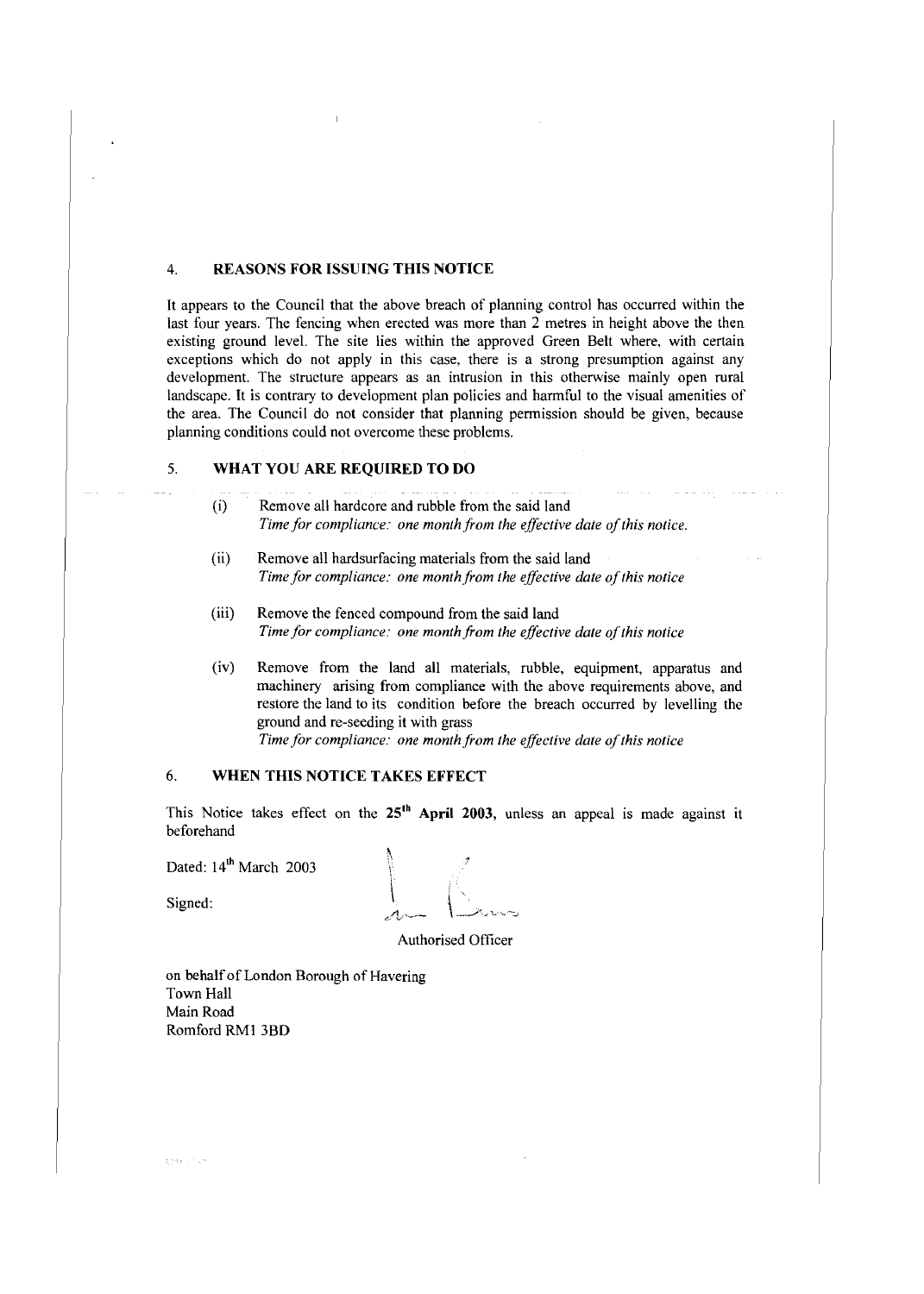## **YOUR RIGHT OF APPEAL**

You can appeal against this Notice, but any appeal must be received, or posted in time to be received, by the Secretary of State before  $25<sup>th</sup>$  April 2003. The enclosed booklet "Enforcement Appeals - A guide to Procedure" sets out your rights. Read it carefully. You may use the enclosed appeal forms. One is for you to send to the Secretary of State if you decide to appeal. The other is for you to keep as a duplicate for your own records. You should also send the Secretary of State the spare copy of this Enforcement Notice which is enclosed.

# **WHAT HAPPENS IF YOU DO NOT APPEAL**

If you do not appeal against this Enforcement Notice, it will take effect on the  $25<sup>th</sup>$  April 2003 and you must then ensure that the required steps for complying with it, for which you may be held responsible, are taken within the period specified in the Notice.

**FAILURE TO COMPLY WITH AN ENFORCEMENT NOTICE WHICH HAS TAKEN EFFECT CAN RESULT IN PROSECUTION AND/OR REMEDIAL ACTION BY THE COUNCIL.**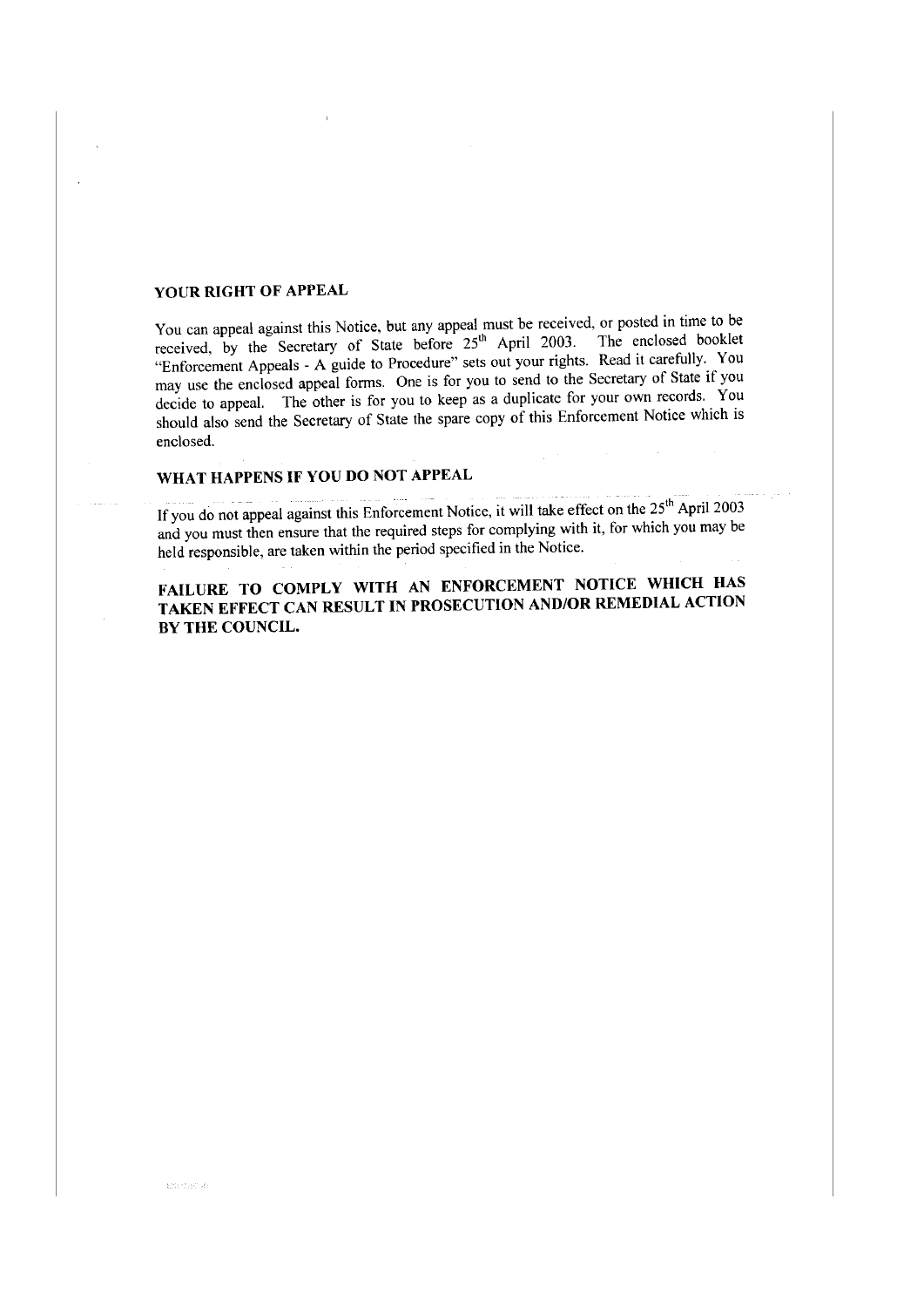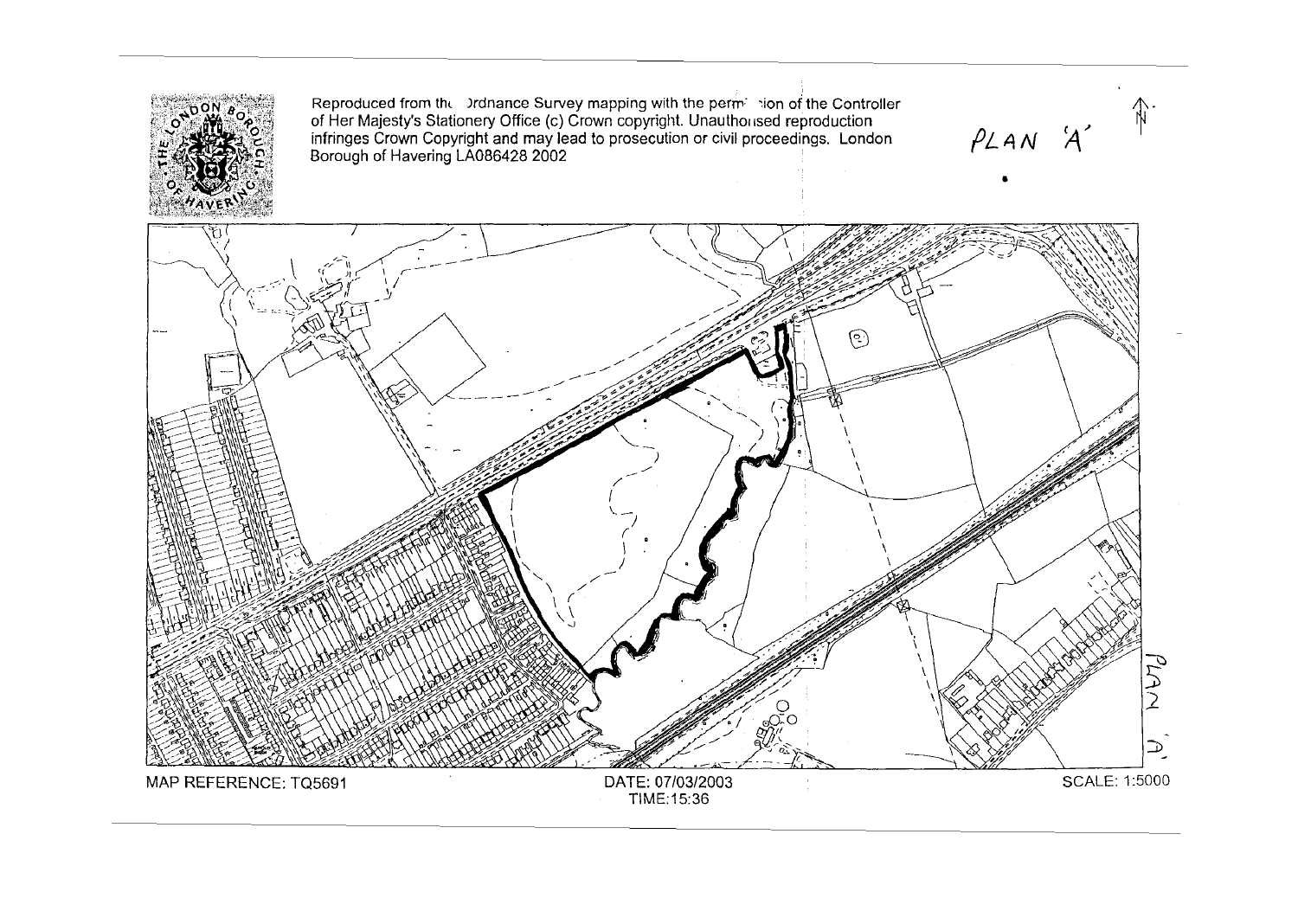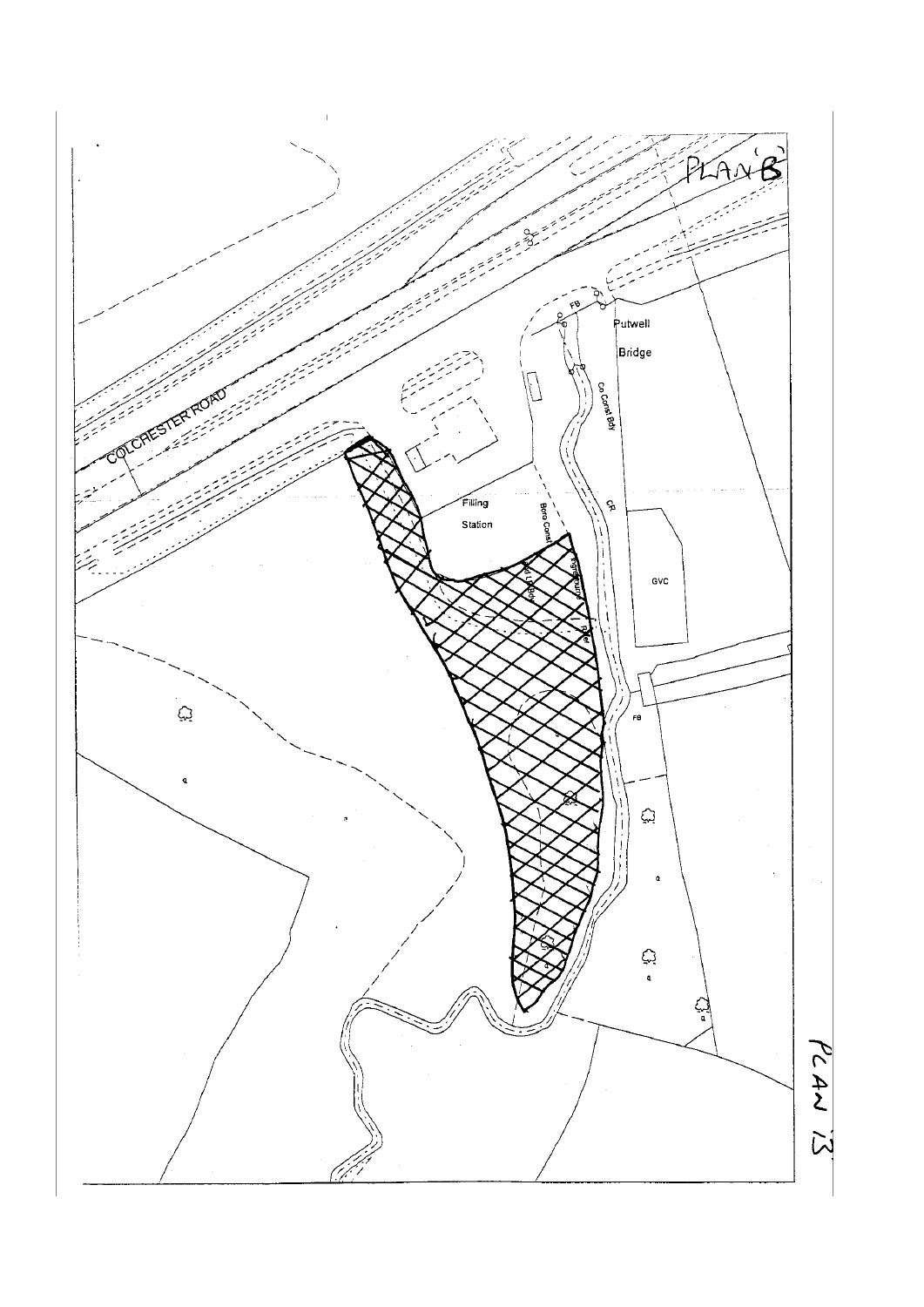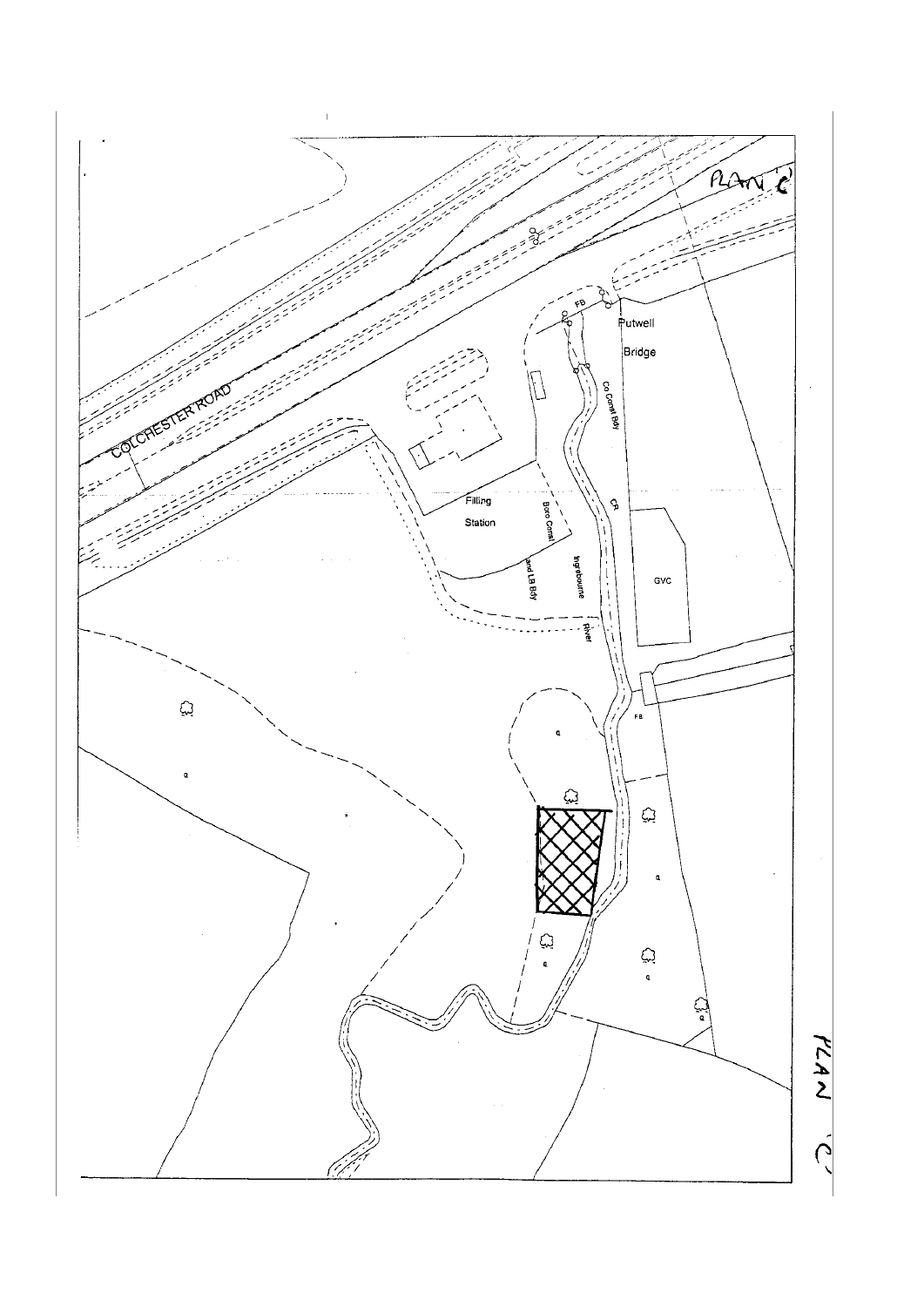#### **IMPORTANT-THIS COMMUNICATION AFFECTS YOUR PROPERTY**

#### **TOWN AND COUNTRY PLANNING ACT 1990** (as **amended by the Planning and Compensation Act 1991)**

### **STOP NOTICE**

SERVED BY: The Mayor and Burgesses of the London Borough of Havering

- To: 1. The Owner of the said land
	- 2. The Occupier of the said land
	- 3. Frederick Mason 24 Holiday House, Ellen Street, Stepney, London, E 1
	- 4. Frederick Mason 24 Halliday House, Christian Street, London, EI 1PA
	- 5. Terry Mason Broxhill, Broxhill Road, Havering atte Bower, Romford RM4 1OJ
- 1. On the  $14<sup>th</sup>$  March 2003, the Council issued an enforcement notice (of which a copy is attached to this notice) alleging that there has been a breach of planning control on land at Maylands Field, Colchester Road, Harold Park, Harold Wood, Essex
- 2. **THIS NOTICE** is issued by the Council in exercise of it's power in section 183 of the 1990 Act, because they consider that it is expedient that the activity specified in this notice should cease before the expiry of the period allowed for compliance with the requirements of the enforcement notice on the land described in paragraph 3 below. The Council **now prohibit** the carrying out ofthe activity specified in this notice. Important additional information is given in the Annex to this notice.
- 3. **THE LAND TO WHICH IS NOTICE RELATES**  Land at Maylands Field, Colchester Road, Harold Park, Harold Wood. shown edged black on the attached plan 'A'

### 4. **ACTIVITY TO WHICH THIS NOTICE RELATES** ~

Within the cross hatched area on attached plan 'B' :

- a) the importation, moving, and deposition of earth and rubble, increases in ground levels and the formation of hardsurfaces
- b) the erection of a fenced compound in excess of 2 metres in height shown cross hatched on attached plan 'C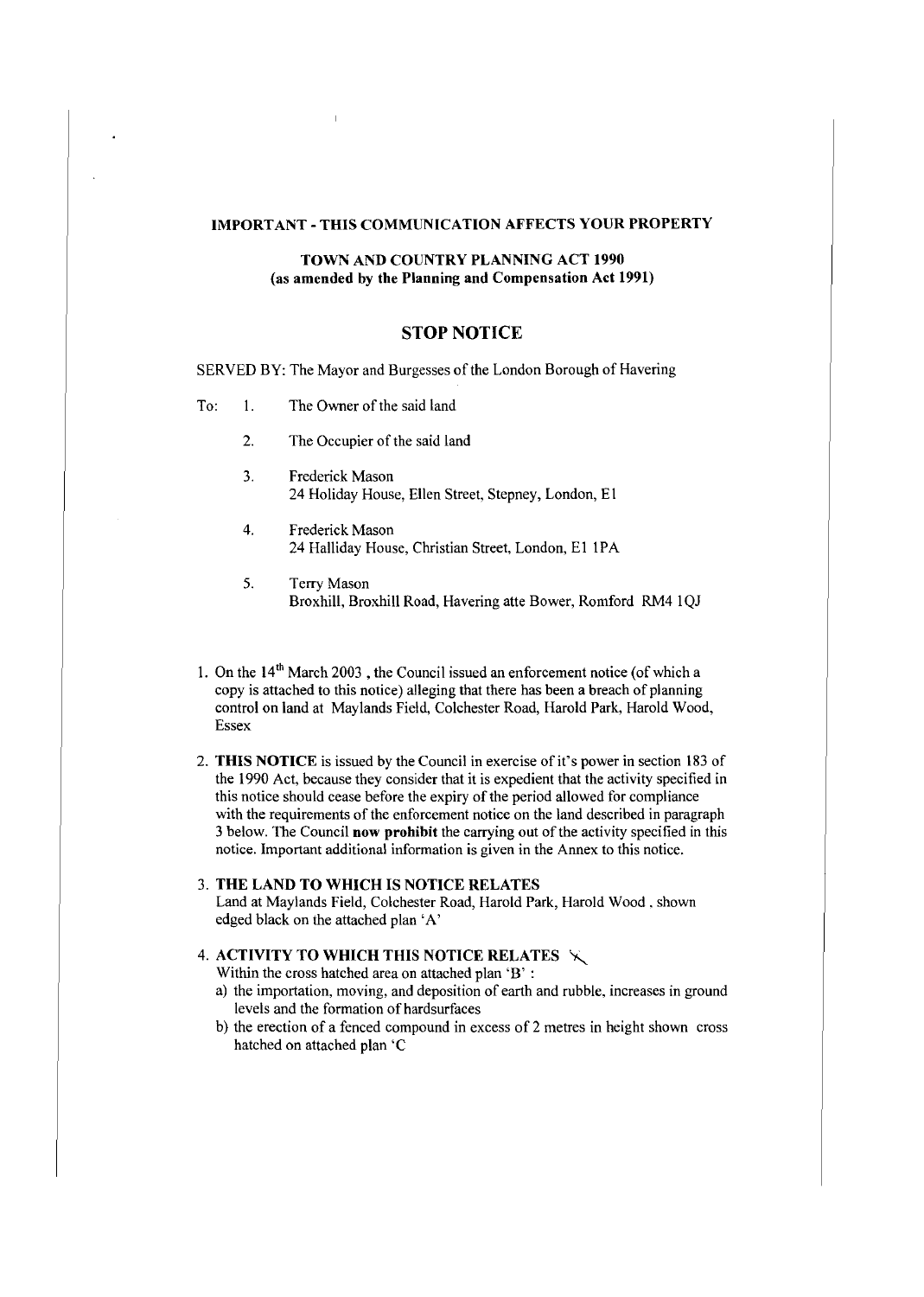#### 5. **WHAT YOU ARE REQUIRED TO DO**

Cease all the activity specified in this notice.

#### 6. **WHEN THIS NOTICE TAKES EFFECT**

This notice takes effect on the 21<sup>st</sup> March 2003 when all the activity specified in this notice shall cease

Dated: 14<sup>th</sup> March 2003

Authorised Officer

On behalf of the London Borough of Havering Town Hall, Main Road, Romford RMI 3BD

### ANNEX

#### **WARNING**

### **THIS NOTICE TAKES EFFECT ON THE DATE SPECIFIED IN PARAGRAPH6**

### **THERE IS NO RIGHT OF APPEAL TO THE SECRETARY OF STATE FOR THE ENVIRONMENT AGAIST THIS NOTICE**

It is an offence to contravene a stop notice after a site notice has been displayed or the stop notice has been served on you (Section 187(1) of the 1990 Act). If you fail to comply with the stop notice you will be at risk of **immediate prosecution** in the magistrates Court, for which the maximum penalty is £20,000 on summary conviction for a first offence and for any subsequent offence. The fine on conviction on indictment is unlimited. If you are in any doubt about what this notice requires you to do, you should get in touch **immediately** with John Mitchell, Planning Control Manager, Mercury House, Romford, RMI 3SL, tel 01708 772685. If you need independent advice about this notice, you are advised to contact urgently a lawyer, planning consultant or other professional specialising in planning matters. If you wish to contest the validity of the notice, you may only do so by an application to the High Court for judicial review.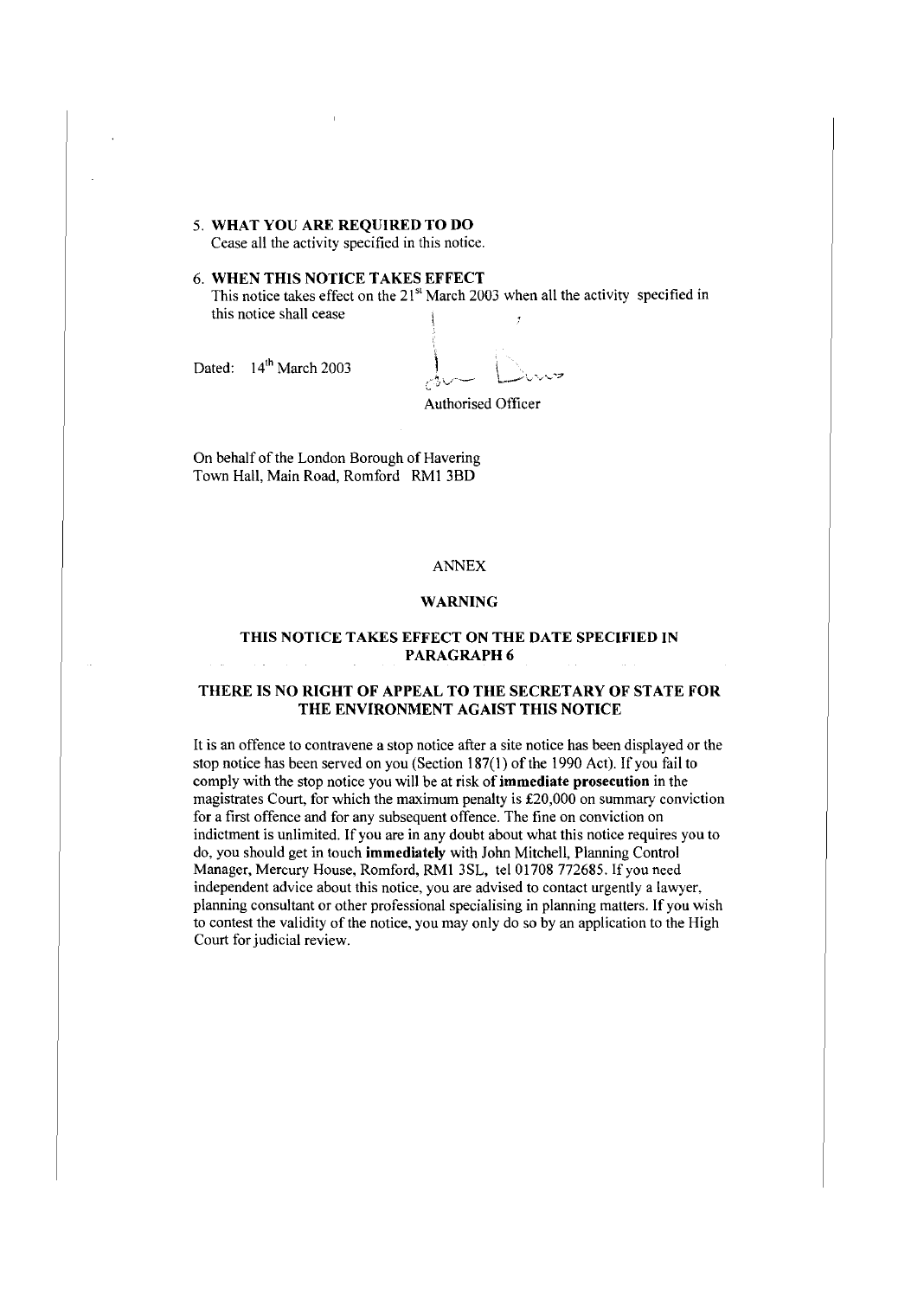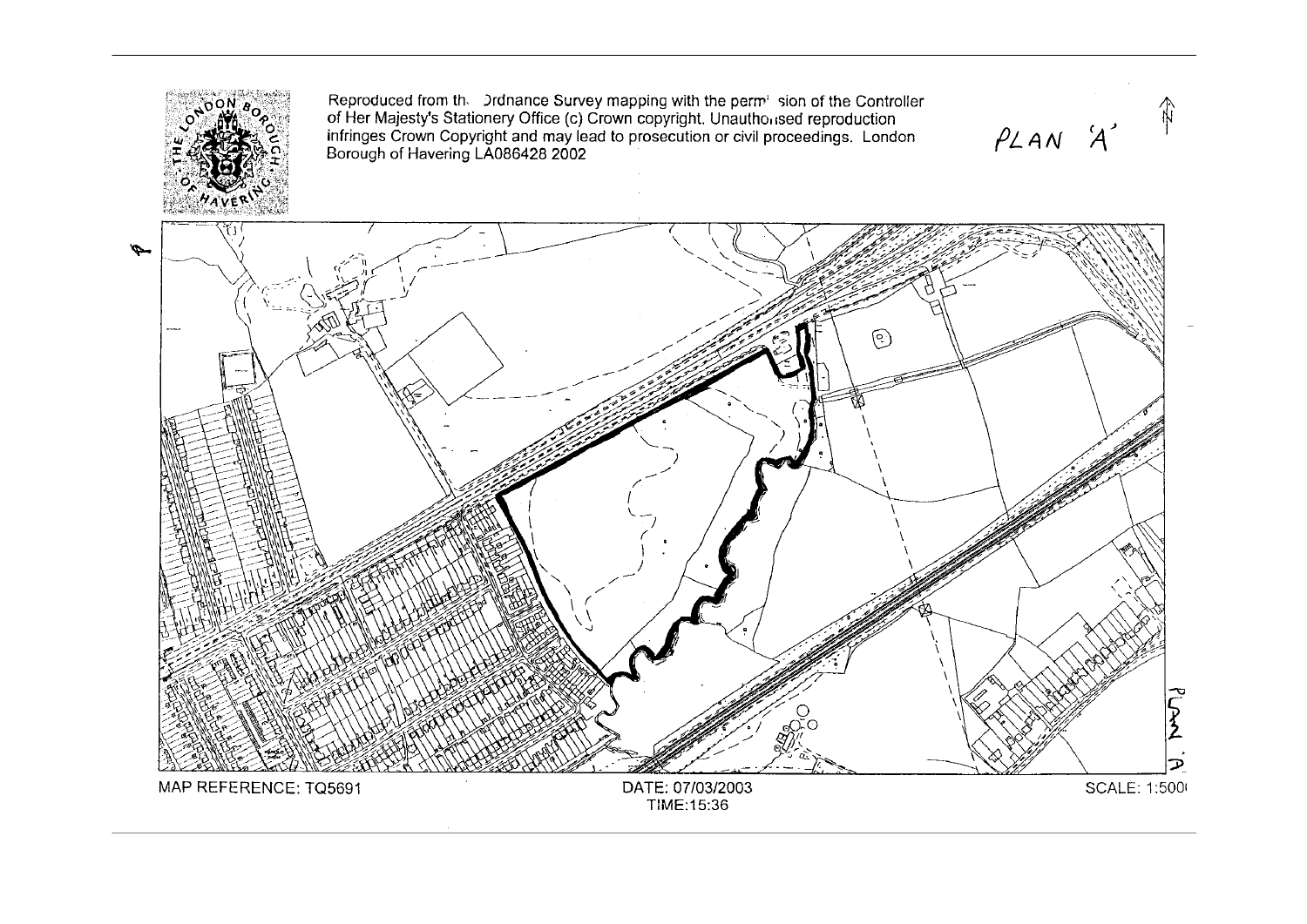![](_page_9_Figure_0.jpeg)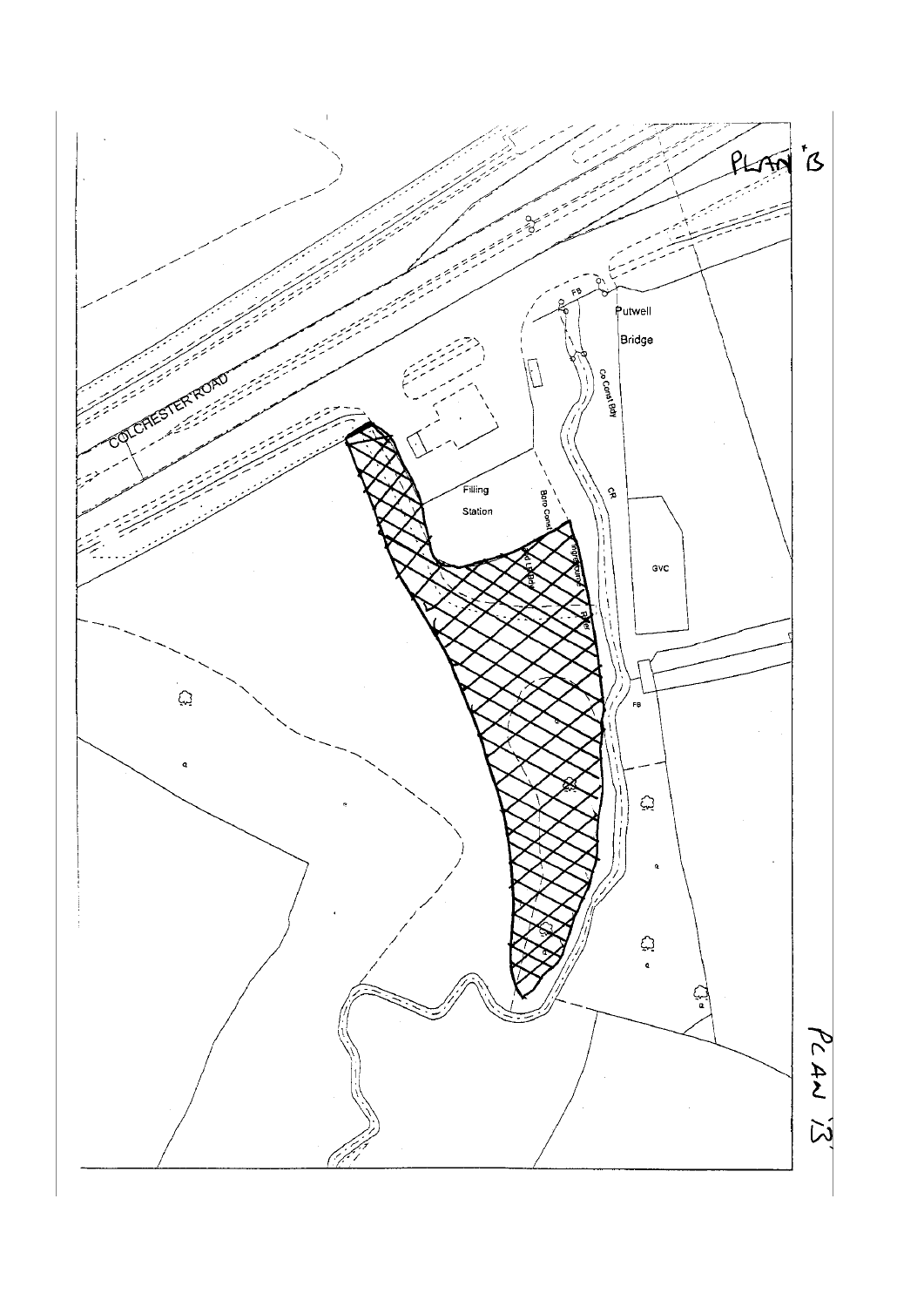![](_page_10_Figure_0.jpeg)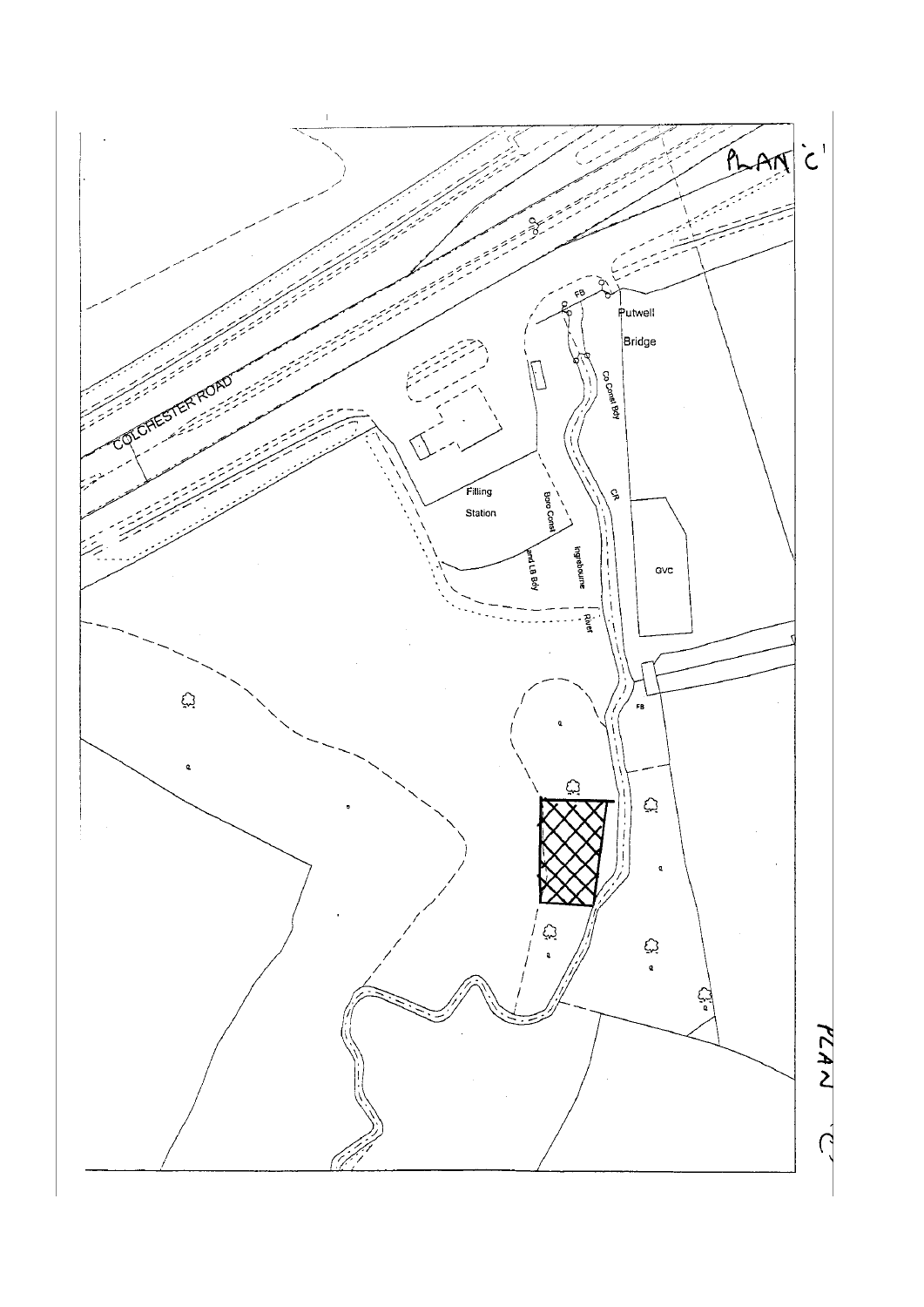#### RE: **Land known as Maylands Field, Colchester Road, Harold Wood,** Essex

#### **IMPORT ANT - THIS COMMUNICATION AFFECTS YOUR PROPERTY**

#### **TOWN AND COUNTRY PLANNING ACT 1990** (as **amended by the Planning and Compensation Act 1991)**

#### **ENFORCEMENT NOTICE**

- **TO:** 1. The Owner of the said land
	- 2. The Occupier of the said land
	- 3. Frederick Mason 24 Holiday House, Ellen Street, Stepney, London EI.
	- 4. Frederick Mason 24 Halliday House, Christian Street, Stepney, London El IPA
	- 5. Terry Mason Broxhill, Broxhill Road, Havering ate Bower, Romford, RM4 I QJ

#### **ISSUED BY:** London Borough of Havering

I. **THIS IS A FORMAL NOTICE** which is issued by the Council because it appears to the Council that there has been a breach of planning control, under Section  $171A(1)(a)$  of the above Act, at the land described below. They consider that it is expedient to issue this Notice, having regard to the provisions of the development plan and to other material planning considerations.

### 2. **THE LAND AFFECTED**

The land at Maylands Field, south side of Colchester Road, Harold Wood shown edged black on the attached plan 'A'.

#### 3. **THE BREACH OF PLANNING CONTROL ALLEGED**

Without planning permission, the carrying out within the cross hatched area on attached plan 'B' :

- a) operational development consisting of the importation, moving, and deposition of earth and rubble, increases in ground levels and the formation of hardsurfaces
- b) operational development consisting of the erection of a fenced compound in excess of 2 metres in height shown cross hatched on attached plan 'C'.

9835779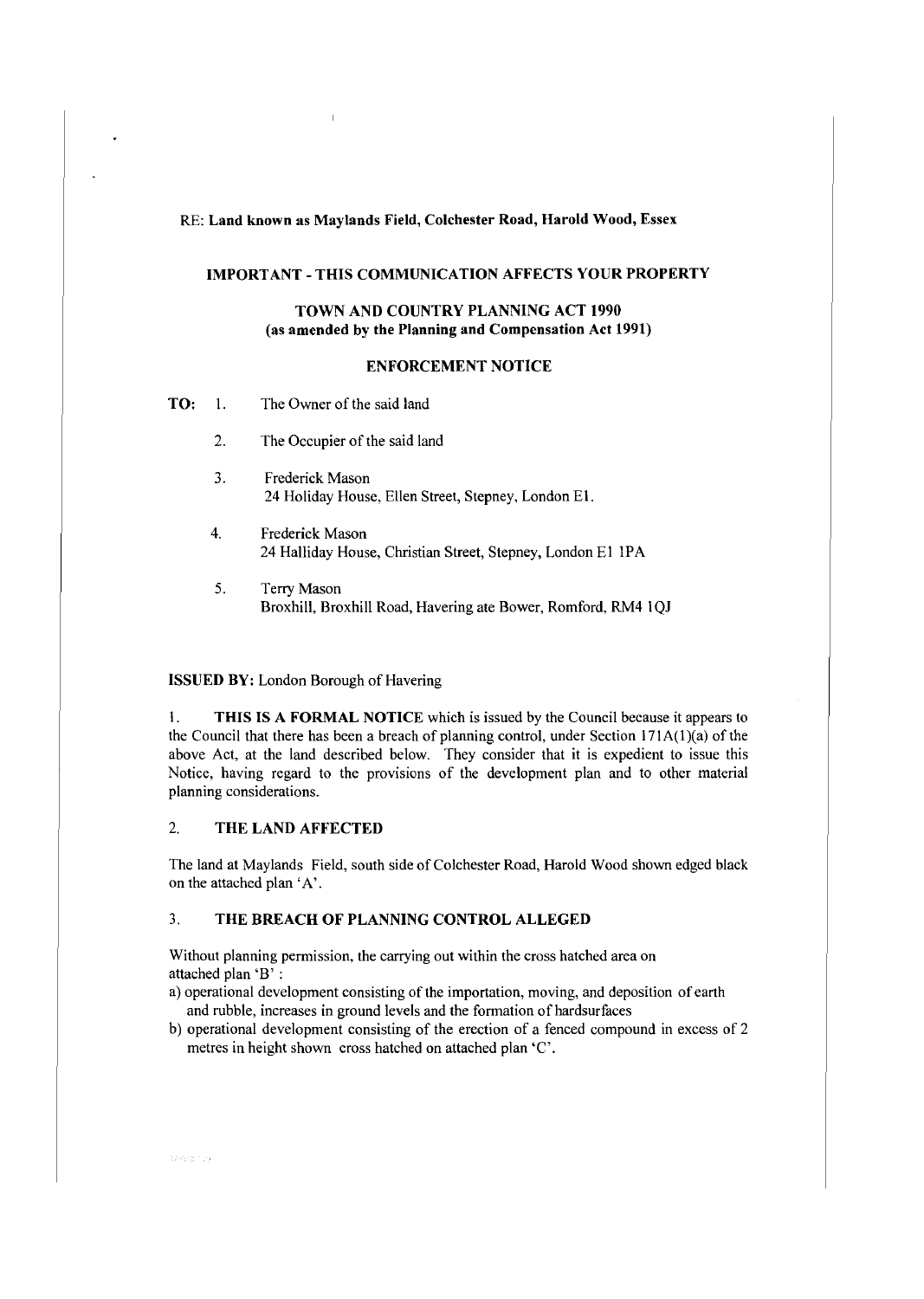#### 4. **REASONS FOR ISSUING THIS NOTICE**

It appears to the Council that the above breach of planning control has occurred within the last four years. The fencing when erected was more than 2 metres in height above the then existing ground level. The site lies within the approved Green Belt where, with certain exceptions which do not apply in this case, there is a strong presumption against any development. The structure appears as an intrusion in this otherwise mainly open rural landscape. It is contrary to development plan policies and harmful to the visual amenities of the area. The Council do not consider that planning permission should be given, because planning conditions could not overcome these problems.

### 5. **WHAT YOU ARE REQUIRED TO DO**

- (i) Remove all hardcore and rubble from the said land *Time for compliance: one month from the effective date of this notice.*
- (ii) Remove all hardsurfacing materials from the said land Time for compliance: one month from the effective date of this notice
- (iii) Remove the fenced compound from the said land Time for compliance: one month from the effective date of this notice
- (iv) Remove from the land all materials, rubble, equipment, apparatus and machinery arising from compliance with the above requirements above, and restore the land to its condition before the breach occurred by levelling the ground and re-seeding it with grass *Time for compliance: one month from the effective date of this notice*

### 6. **WHEN THIS NOTICE TAKES EFFECT**

This Notice takes effect on the 25<sup>th</sup> April 2003, unless an appeal is made against it beforehand

Dated: 14<sup>th</sup> March 2003

 $\overline{\text{Signed:}}$ 

Authorised Officer

on behalf of London Borough of Havering Town Hall Main Road Romford RMI 3BD

 $\left\{ \left\{ \left( \mathbf{r}_{k} \right) \right\} \right\} \in \mathbb{R}$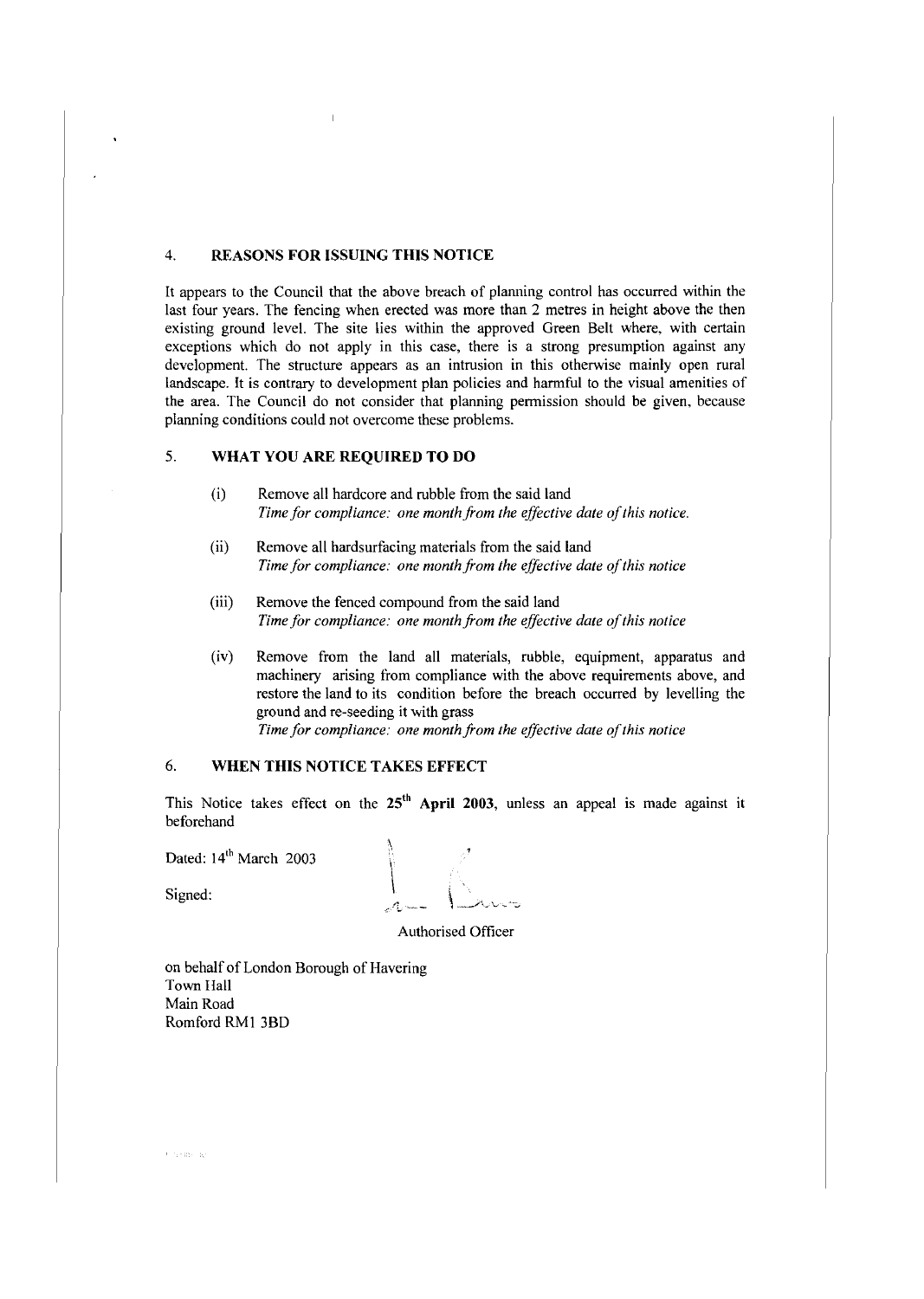#### **YOUR RIGHT OF APPEAL**

You can appeal against this Notice, but any appeal must be received, or posted in time to be received, by the Secretary of State before  $25<sup>th</sup>$  April 2003. The enclosed booklet "Enforcement Appeals - A guide to Procedure" sets out your rights. Read it carefully. You may use the enclosed appeal forms. One is for you to send to the Secretary of State if you decide to appeal. The other is for you to keep as a duplicate for your own records. You should also send the Secretary of State the spare copy of this Enforcement Notice which is enclosed.

### **WHAT HAPPENS IF YOU DO NOT APPEAL**

If you do not appeal against this Enforcement Notice, it will take effect on the  $25<sup>th</sup>$  April 2003 and you must then ensure that the required steps for complying with it, for which you may be held responsible, are taken within the period specified in the Notice.

**FAILURE TO COMPLY WITH AN ENFORCEMENT NOTICE WHICH HAS TAKEN EFFECT CAN RESULT IN PROSECUTION AND/OR REMEDIAL ACTION BY THE COUNCIL.**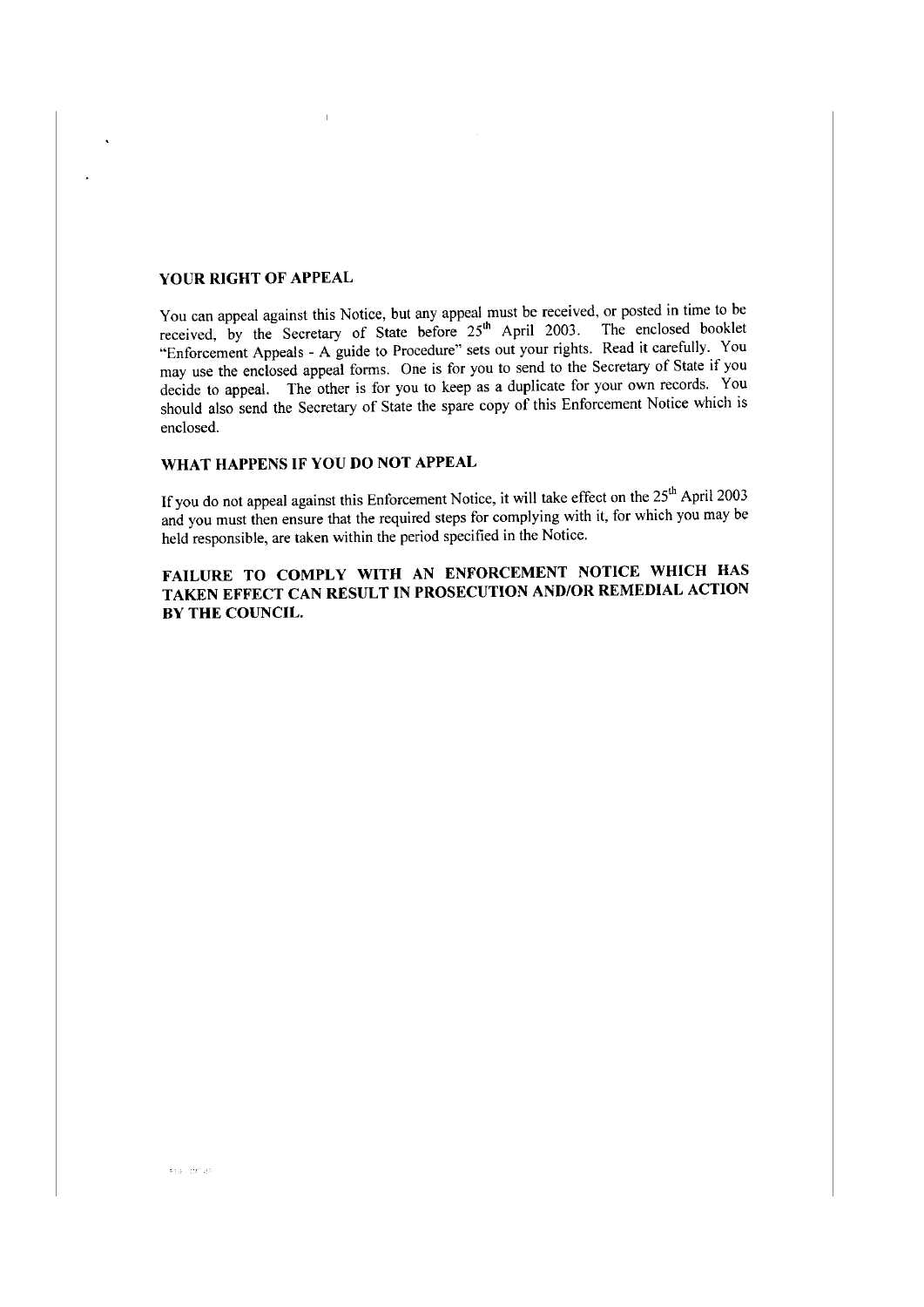![](_page_14_Picture_0.jpeg)

Reproduced from the rdnance Survey mapping with the perminition of the Controller of Her Majesty's Stationery Office (c) Crown copyright. Unauthonsed reproduction infringes Crown Copyright and may lead to prosecution or civil proceedings. Borough of Havering LA086428 2002

 $P_{A}$ 

•

![](_page_14_Figure_3.jpeg)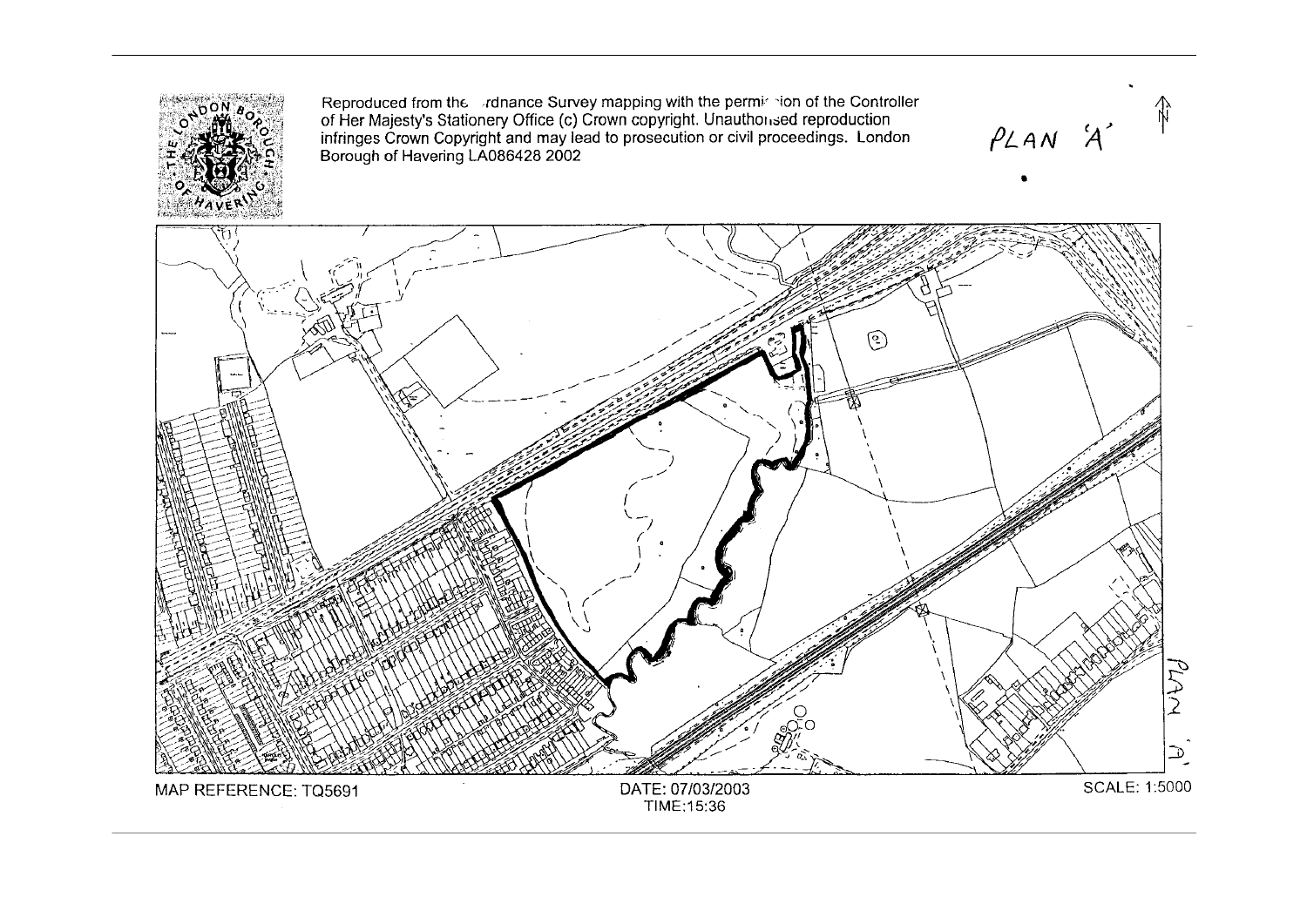![](_page_15_Figure_0.jpeg)